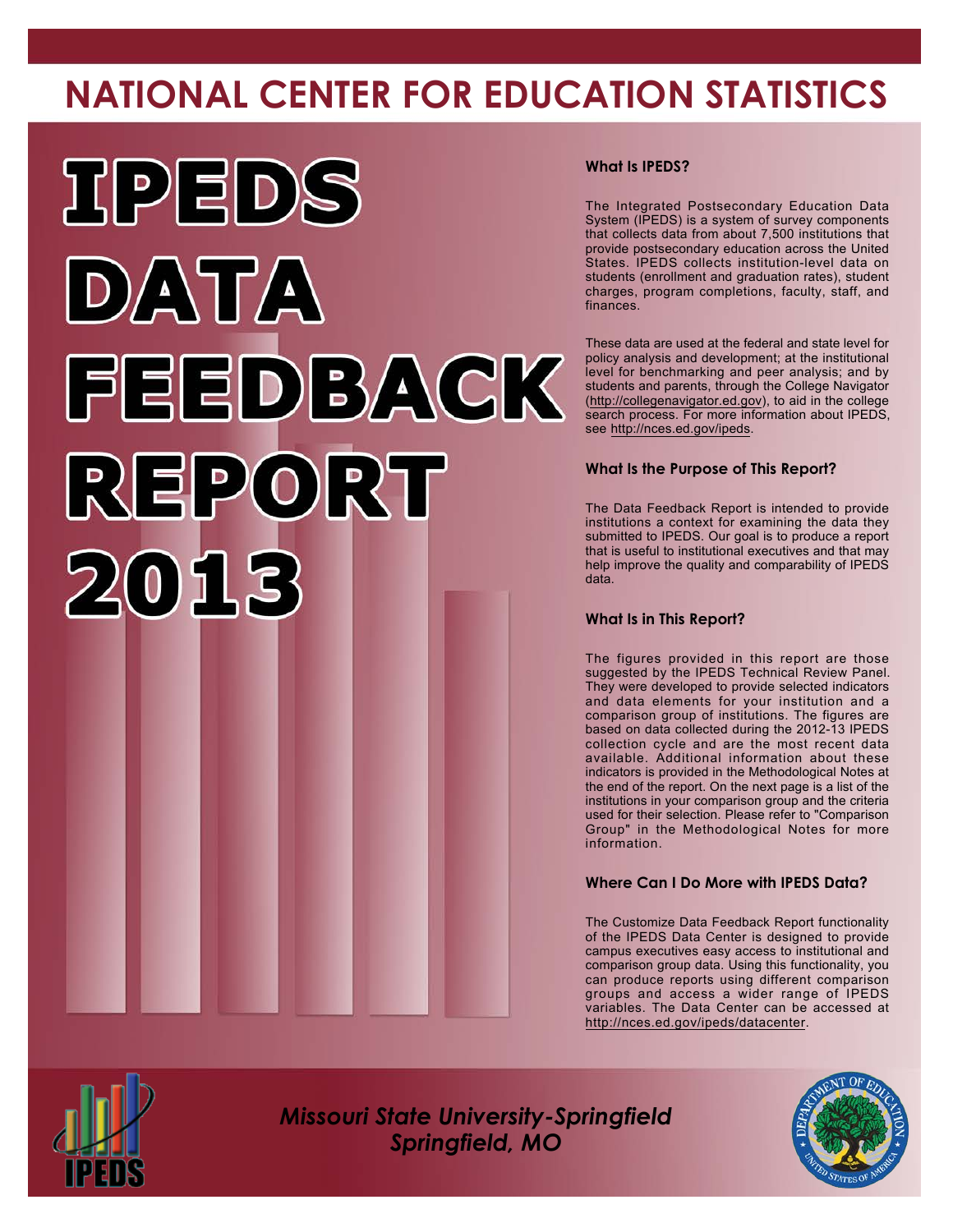### **COMPARISON GROUP**

Comparison group data are included to provide a context for interpreting your institution's statistics. If your institution did not define a Custom Comparison Group for this report by July 15, NCES selected a comparison group for you. (In this case, the characteristics used to define the comparison group appears below.) The Customize DFR functionality on the IPEDS Data Center [\(http://nces.ed.gov/ipeds/datacenter/\)](http://nces.ed.gov/ipeds/datacenter/) can be used to reproduce the figures in this report using different peer groups.

The custom comparison group chosen by Missouri State University-Springfield includes the following 67 institutions:

- Bowie State University (Bowie, MD)
- Buffalo State SUNY (Buffalo, NY)
- California State Polytechnic University-Pomona (Pomona, CA)
- ь California State University-Dominguez Hills (Carson, CA)
- California State University-Fresno (Fresno, CA)
- Cleveland State University (Cleveland, OH)
- College of Staten Island CUNY (Staten Island, NY)
- Coppin State University (Baltimore, MD)
- CUNY Medgar Evers College (Brooklyn, NY)
- DePaul University (Chicago, IL)
- Florida International University (Miami, FL)
- Harrisburg University of Science and Technology (Harrisburg, PA)
- Indiana University-Northwest (Gary, IN)
- Indiana University-Purdue University-Indianapolis (Indianapolis, IN)
- Louisiana State University Health Sciences Center-Shreveport (Shreveport, LA)
- Macon State College (Macon, GA)
- Metropolitan State University (Saint Paul, MN)
- Metropolitan State University of Denver (Denver, CO)
- Miami Dade College (Miami, FL)
- Morgan State University (Baltimore, MD)
- North Carolina Central University (Durham, NC)
- Northern Kentucky University (Highland Heights, KY)
- Old Dominion University (Norfolk, VA)
- Pace University-New York (New York, NY)
- Portland State University (Portland, OR)
- Rutgers University-Camden (Camden, NJ)
- Rutgers University-Newark (Newark, NJ)
- San Jose State University (San Jose, CA)
- Southern Illinois University Edwardsville (Edwardsville, IL)
- Syracuse University (Syracuse, NY)
- Temple University (Philadelphia, PA)
- Texas State University (San Marcos, TX)
- The University of Tennessee at Chattanooga (Chattanooga, TN)
- Towson University (Towson, MD)
- University of Alaska Anchorage (Anchorage, AK)
- University of Arkansas at Little Rock (Little Rock, AR)
- University of Arkansas-Fort Smith (Fort Smith, AR)
- University of Baltimore (Baltimore, MD)
- University of Central Florida (Orlando, FL)
- University of Central Oklahoma (Edmond, OK)
- University of Colorado Denver (Denver, CO)
- University of Houston (Houston, TX)
- University of Louisville (Louisville, KY)
- University of Massachusetts-Boston (Boston, MA)
- University of Michigan-Dearborn (Dearborn, MI)
- University of Missouri-Kansas City (Kansas City, MO)
- University of Missouri-St Louis (Saint Louis, MO)
- University of Nebraska at Omaha (Omaha, NE)
- University of Nevada-Las Vegas (Las Vegas, NV)
- University of New Haven (West Haven, CT)
- University of North Carolina at Charlotte (Charlotte, NC)
- University of North Carolina at Greensboro (Greensboro, NC)
- University of North Florida (Jacksonville, FL)
- University of North Texas (Denton, TX)
- University of South Carolina-Upstate (Spartanburg, SC)
- University of South Florida-Polytechnic (, FL)
- ۱. University of the District of Columbia (Washington, DC)
- University of Washington-Tacoma Campus (Tacoma, WA)
- University of Wisconsin-Milwaukee (Milwaukee, WI)
- University of Wisconsin-Parkside (Kenosha, WI)
- Virginia Commonwealth University (Richmond, VA)
- Wagner College (Staten Island, NY)
- Wayne State University (Detroit, MI)
- Weber State University (Ogden, UT)
- ¥. Westfield State University (Westfield, MA)
- Widener University-Main Campus (Chester, PA)
- Wright State University-Main Campus (Dayton, OH)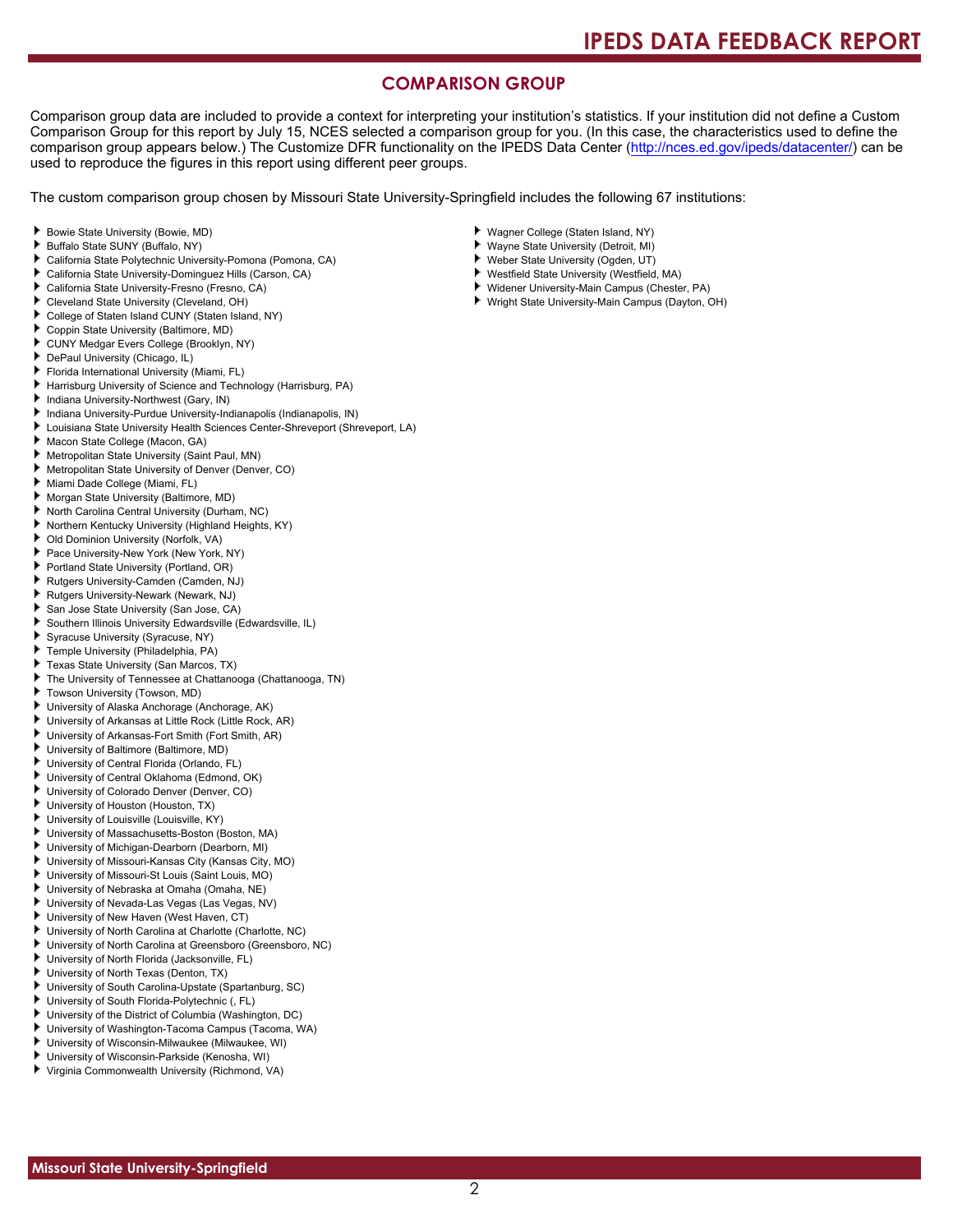#### **Figure 1. Percent of all students enrolled, by race/ethnicity and percent of students who are women: Fall 2012**



NOTE: For more information about disaggregation of data by race and ethnicity, please see the Methodological Notes at the end of this report. Median values for the comparison group will not add to 100 percent. See "Use of Median Values for Comparison Group" in the Methodological Notes at the end of this report for how median values are determined. N is the number of institutions in the comparison group.

SOURCE: U.S. Department of Education, National Center for Education Statistics, Integrated Postsecondary Education Data System (IPEDS): Spring 2013, Fall Enrollment component.

#### **Figure 2. Unduplicated 12-month headcount of all students and of undergraduate students (2011-12), total FTE enrollment (2011-12), and full- and part-time fall enrollment (Fall 2012)**



NOTE: For details on calculating full-time equivalent (FTE) enrollment, see Calculating FTE in the Methodological Notes at the end of this report. Total headcount, FTE, and fulland part-time fall enrollment include both undergraduate and postbaccalaureate students, when applicable. N is the number of institutions in the comparison group. SOURCE: U.S. Department of Education, National Center for Education Statistics, Integrated Postsecondary Education Data System (IPEDS): Fall 2012, 12-month Enrollment component and Spring 2013, Fall Enrollment component.

#### **Figure 3. Number of degrees awarded, by level: 2011-12**



NOTE: For additional information about postbaccalaureate degree levels, see the Methodology Notes. N is the number of institutions in the comparison group. SOURCE: U.S. Department of Education, National Center for Education Statistics, Integrated Postsecondary Education Data System (IPEDS): Fall 2012, Completions component.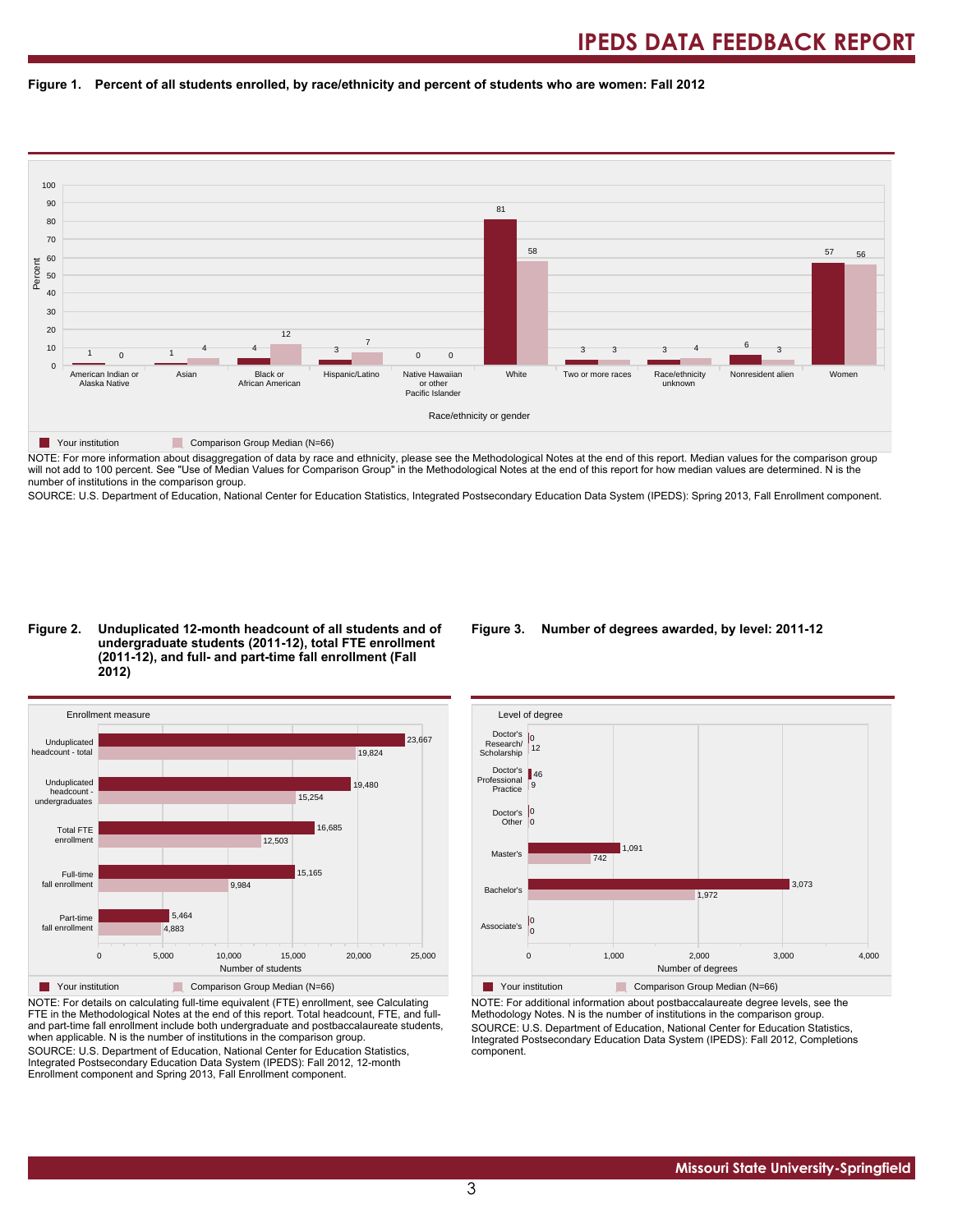**Figure 4. Academic year tuition and required fees for full-time, first-time, degree/certificate-seeking undergraduates: 2009-10--2012-13**



NOTE: The tuition and required fees shown here are the lowest reported from the categories of in-district, in-state, and out-of-state. N is the number of institutions in the comparison group.

SOURCE: U.S. Department of Education, National Center for Education Statistics, Integrated Postsecondary Education Data System (IPEDS): Fall 2012, Institutional Characteristics component.





NOTE: Any grant aid above includes grant or scholarship aid from the federal government, state/local government, or the institution. Federal grants includes Pell grants and other federal grants. Any loans includes federal loans and other loans to students. For details on how students are counted for financial aid reporting, see Cohort Determination in the Methodological Notes at the end of this report. N is the number of institutions in the comparison group.

SOURCE: U.S. Department of Education, National Center for Education Statistics, Integrated Postsecondary Education Data System (IPEDS): Winter 2012-13, Student Financial Aid component.





NOTE: Average net price is for full-time, first-time, degree/certificate-seeking undergraduate students and is generated by subtracting the average amount of federal, state/local government, and institutional grant and scholarship aid from the total cost of attendance. For public institutions, this includes only students who paid the in-state or indistrict tuition rate. Total cost of attendance is the sum of published tuition and required fees, books and supplies, and the average room and board and other expenses. For more information, see the Methodological Notes at the end of this report. N is the number of institutions in the comparison group.

SOURCE: U.S. Department of Education, National Center for Education Statistics, Integrated Postsecondary Education Data System (IPEDS): Fall 2012, Institutional Characteristics component; Winter 2012-13, Student Financial Aid component.





NOTE: Any grant aid above includes grant or scholarship aid from the federal government, state/local government, or the institution. Federal grants includes Pell grants and other federal grants. Any loans includes federal loans and other loans to students. Average amounts of aid were calculated by dividing the total aid awarded by the total number of recipients in each institution. N is the number of institutions in the comparison group. SOURCE: U.S. Department of Education, National Center for Education Statistics, Integrated Postsecondary Education Data System (IPEDS): Winter 2012-13, Student Financial Aid component.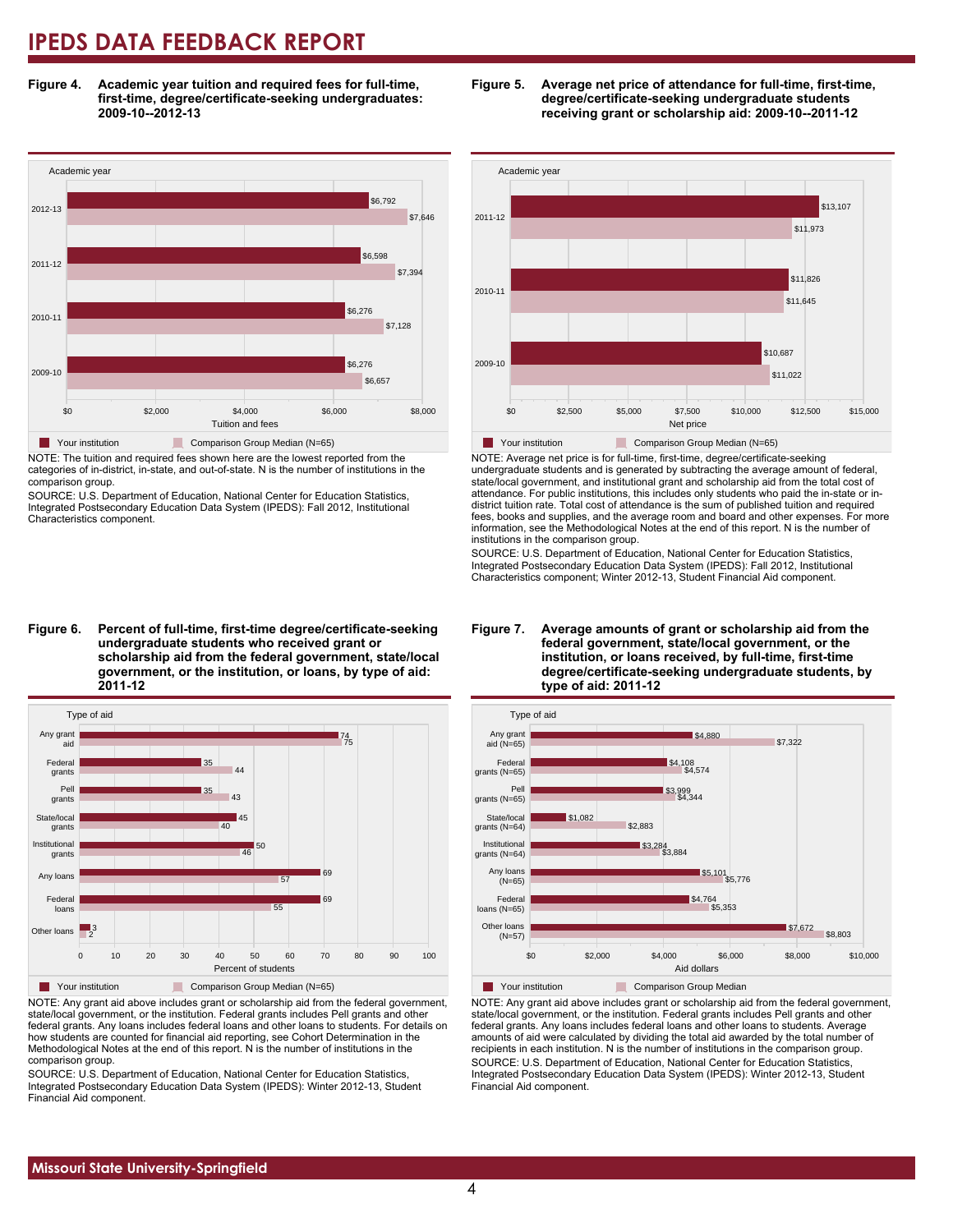**Figure 8. Percent of all undergraduates receiving aid by type of aid: 2011-12**

**Figure 9. Average amount of aid received by all undergraduates, by type of aid: 2011-12**



NOTE: Any grant aid above includes grant or scholarship aid from the federal government, state/local government, the institution, or other sources. Federal loans includes only federal loans to students. N is the number of institutions in the comparison group. SOURCE: U.S. Department of Education, National Center for Education Statistics, Integrated Postsecondary Education Data System (IPEDS): Winter 2012-13, Student Financial Aid component.



NOTE: Any grant aid above includes grant or scholarship aid from the federal government, state/local government, the institution, or other sources. Federal loans includes federal loans to students. Average amounts of aid were calculated by dividing the total aid awarded by the total number of recipients in each institution. N is the number of institutions in the comparison group.

SOURCE: U.S. Department of Education, National Center for Education Statistics, Integrated Postsecondary Education Data System (IPEDS): Winter 2012-13, Student Financial Aid component.

#### **Figure 10. Graduation rate and transfer-out rate (2006 cohort); graduation rate cohort as a percent of total entering students and retention rates of first-time students (Fall 2012)**



NOTE: Graduation rate cohort includes all full-time, first-time, degree/certificate-seeking undergraduate students. Entering class includes all students coming to the institution for the first time. Only institutions with a mission to prepare students to transfer are required to report transfers out. Graduation and transfer-out rates are the Student Right-to-Know rates. Retention rates are measured from the fall of first enrollment to the following fall. 4 yr institutions report retention rates for students seeking a bachelor's degree. Median values for the comparison group will not add to 100 percent. N is the number of institutions in the comparison group.

SOURCE: U.S. Department of Education, National Center for Education Statistics, Integrated Postsecondary Education Data System (IPEDS): Spring 2013, Graduation Rates component and Fall Enrollment component.

#### **Figure 11. Bachelor's degree graduation rates of full-time, first-time, degree/certificate-seeking undergraduates within 4 years, 6 years, and 8 years: 2004 cohort**



NOTE: The 6-year graduation rate is the Student Right-to-Know (SRK) rate; the 4- and 8 year rates are calculated using the same methodology. For more information see the Methodological Notes at the end of the report. N is the number of institutions in the comparison group.

SOURCE: U.S. Department of Education, National Center for Education Statistics, Integrated Postsecondary Education Data System (IPEDS): Spring 2013, 200% Graduation Rates component.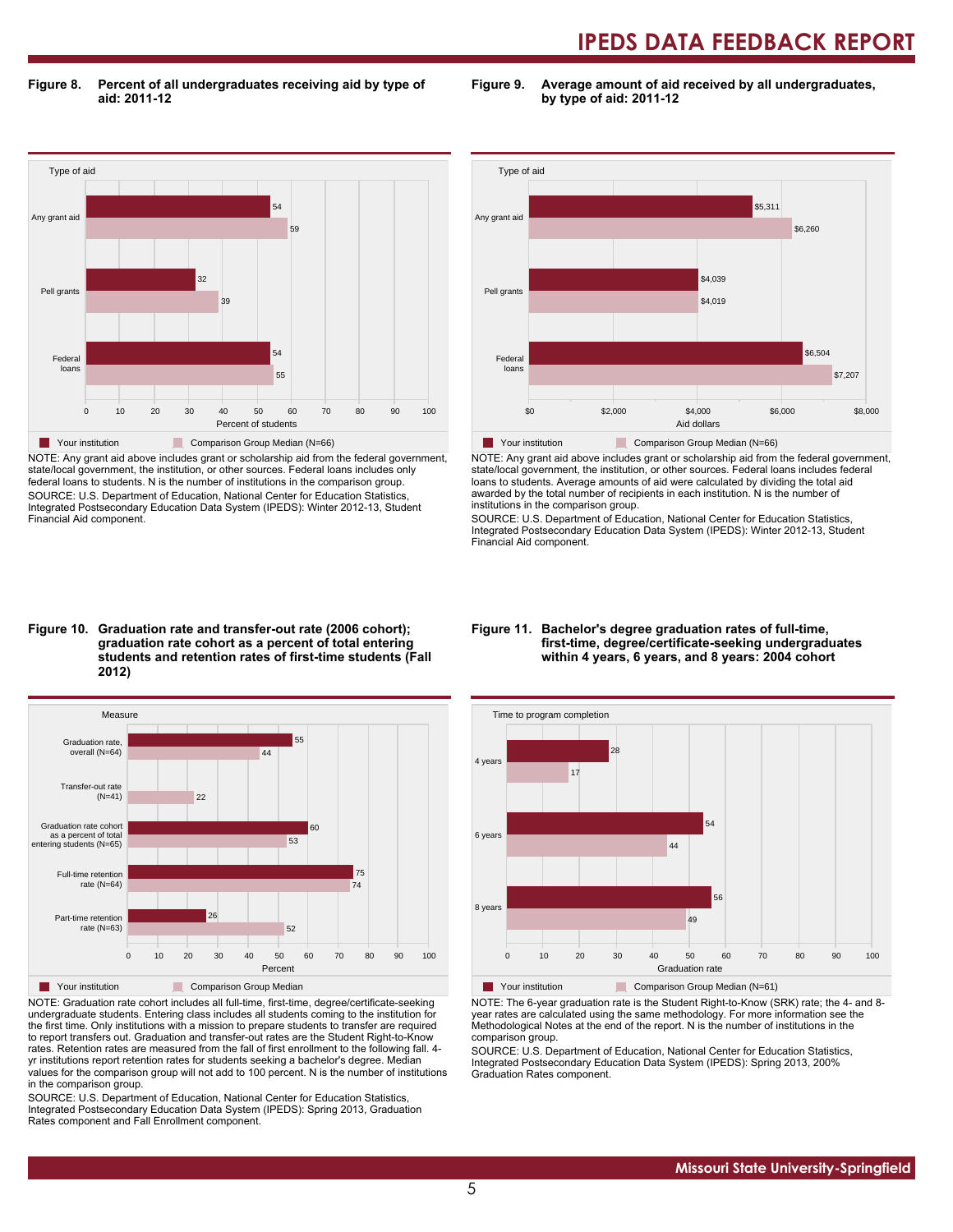**Figure 12. Full-time equivalent staff, by occupational category: Fall 2012**



NOTE: Graduate assistants are not included in this figure. For information on the calculation of FTE of staff, see the Methodological Notes. N is the number of institutions in

the comparison group. SOURCE: U.S. Department of Education, National Center for Education Statistics,

Integrated Postsecondary Education Data System (IPEDS): Winter 2012-13, Human Resources component.



**Figure 13. Average salaries of full-time instructional non-medical**

**staff equated to 9-month contracts, by academic rank:**

\$0 \$20,000 \$40,000 \$60,000 \$80,000 \$100,000 Average salary **Table Your institution Comparison Group Median** NOTE: Average salaries of full-time instructional non-medical staff equated to 9-month

contracts was calculated by multiplying the average monthly salary by 9. The average monthly salary was calculated by dividing the total salary outlays by the total number of months covered by staff on 9, 10, 11 and 12-month contracts.

SOURCE: U.S. Department of Education, National Center for Education Statistics, Integrated Postsecondary Education Data System (IPEDS): Winter 2012-13, Human Resources component.

#### **Figure 14. Percent distribution of core revenues, by source: Fiscal year 2012**



NOTE: The comparison group median is based on those members of the comparison group that report finance data using the same accounting standards as the comparison institution. For a detailed definition of core revenues, see the Methodological Notes. N is the number of institutions in the comparison group.

SOURCE: U.S. Department of Education, National Center for Education Statistics, Integrated Postsecondary Education Data System (IPEDS): Spring 2013, Finance component.

#### **Figure 15. Core expenses per FTE enrollment, by function: Fiscal year 2012**



NOTE: Expenses per full-time equivalent (FTE) enrollment, particularly instruction, may be inflated because finance data includes all core expenses while FTE reflects credit activity only. For details on calculating FTE enrollment and a detailed definition of core expenses, see the Methodological Notes. N is the number of institutions in the comparison group. SOURCE: U.S. Department of Education, National Center for Education Statistics, Integrated Postsecondary Education Data System (IPEDS): Fall 2012, 12-month Enrollment component and Spring 2013, Finance component.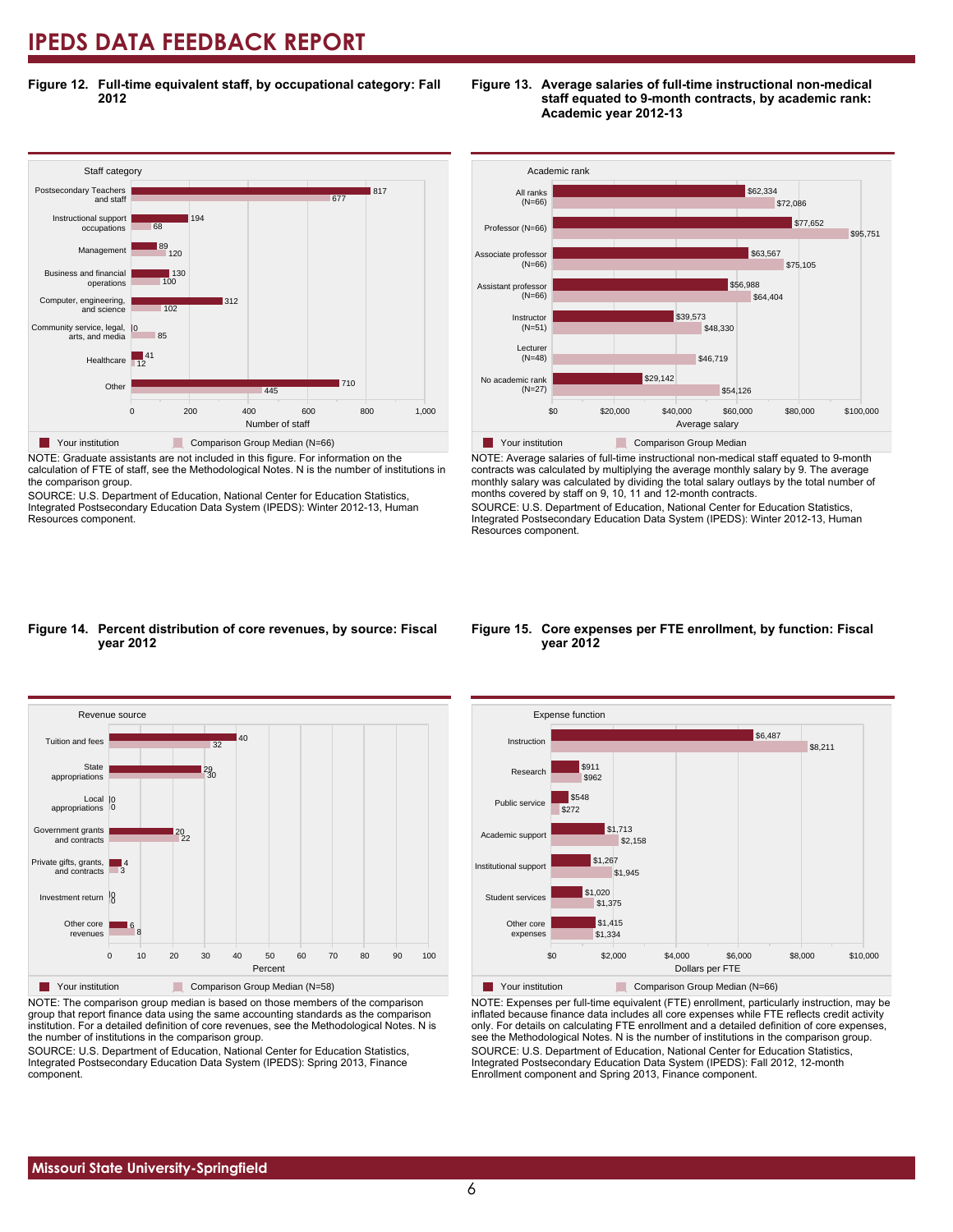### **METHODOLOGICAL NOTES**

#### **Overview**

This report is based on data supplied by institutions to IPEDS during the 2012-13 data collection year. Response rates exceeded 99 percent for most surveys. Detailed response tables are included in IPEDS First Look reports, which can be found at [http://nces.ed.gov/pubsearch/getpubcats.asp?sid=010.](http://nces.ed.gov/pubsearch/getpubcats.asp?sid=010)

#### **Use of Median Values for Comparison Group**

The value for the comparison institution is compared to the median value for the comparison group for each statistic included in the figure. If more than one statistic is presented in a figure, the median values are determined separately for each indicator or statistic. Medians are not reported for comparison groups with fewer than three values. Where percentage distributions are presented, median values may not add to 100 percent. The IPEDS Data Center provides access to all of the data used to create the figures included in this report.

#### **Missing Statistics**

If a statistic is not reported for your institution, the omission indicates that the statistic is not relevant to your institution and the data were not collected. Not all notes listed below may be applicable to your report.

#### **Use of Imputed Data**

All IPEDS data are subject to imputation for total (institutional) and partial (item) nonresponse. If necessary, imputed values were used to prepare your report.

#### **Data Confidentiality**

IPEDS data are not collected under a pledge of confidentiality.

#### **Disaggregation of Data by Race/Ethnicity**

When applicable, some statistics are disaggregated by race/ethnicity. Data disaggregated by race/ethnicity have been reported using the 1997 Office of Management and Budget categories. Detailed information about the race/ethnicity categories can be found at <http://nces.ed.gov/ipeds/reic/resource.asp>.

#### **Cohort Determination for Reporting Student Financial Aid and Graduation Rates**

Student cohorts for reporting Student Financial Aid and Graduation Rates data are based on the reporting type of the institution. For institutions that report based on an academic year (those operating on standard academic terms), student counts and cohorts are based on fall term data. Student counts and cohorts for program reporters (those that do not operate on standard academic terms) are based on unduplicated counts of students enrolled during a full 12-month period.

#### **Description of Statistics Used in the Figures**

#### *Average Institutional Net Price*

Average net price is calculated for full-time, first-time degree/certificateseeking undergraduates who were awarded grant or scholarship aid from the federal government, state/local government, or the institution anytime during the full aid year. For public institutions, this includes only students who paid the in-state or in-district tuition rate. Other sources of grant aid are excluded. Average net price is generated by subtracting the average amount of federal, state/local government, and institutional grant and scholarship aid from the total cost of attendance. Total cost of attendance is the sum of published tuition and required fees, books and supplies, and the average room and board and other expenses.

For the purpose of the IPEDS reporting, aid received refers to financial aid that was awarded to, and accepted by, a student. This amount may differ from the aid amount that is disbursed to a student.

#### *Core Revenues*

Core revenues for public institutions reporting under GASB standards include tuition and fees; state and local appropriations; government grants and contracts; private gifts, grants, and contracts; sales and services of educational activities; investment income; other operating and nonoperating sources; and other revenues and additions (federal and capital appropriations and grants and additions to permanent endowments). Core revenues for private, not-for-profit institutions (and a small number of public institutions) reporting under FASB standards include tuition and fees; government appropriations (federal, state, and local); government grants and contracts; private gifts, grants, and contracts (including contributions from affiliated entities); investment return; sales and services of educational activities; and other sources. Core revenues for private, forprofit institutions reporting under FASB standards include tuition and fees; government appropriations, grants, and contracts (federal, state, and local); private grants and contracts; investment income; sales and services of educational activities; and other sources. At degree-granting institutions, core revenues exclude revenues from auxiliary enterprises (e.g., bookstores, dormitories), hospitals, and independent operations. Nondegree-granting instituions do no report revenue from auxiliary enterprises in a separate category. These amounts may be included in the core revenues from other sources.

#### *Core Expenses*

Core expenses include expenses for instruction, research, public service, academic support, institutional support, student services, scholarships and fellowships (net of discounts and allowances), and other expenses. Expenses for operation and maintenance of plant, depreciation, and interest are allocated to each of the other functions. Core expenses at degree-granting institutions exclude expenses for auxiliary enterprises (e.g., bookstores, dormitories), hospitals, and independent operations. Nondegree-granting institutions do not report expenses for auxiliary enterprises in a separate category. These amounts may be included in the core expenses as other expenses.